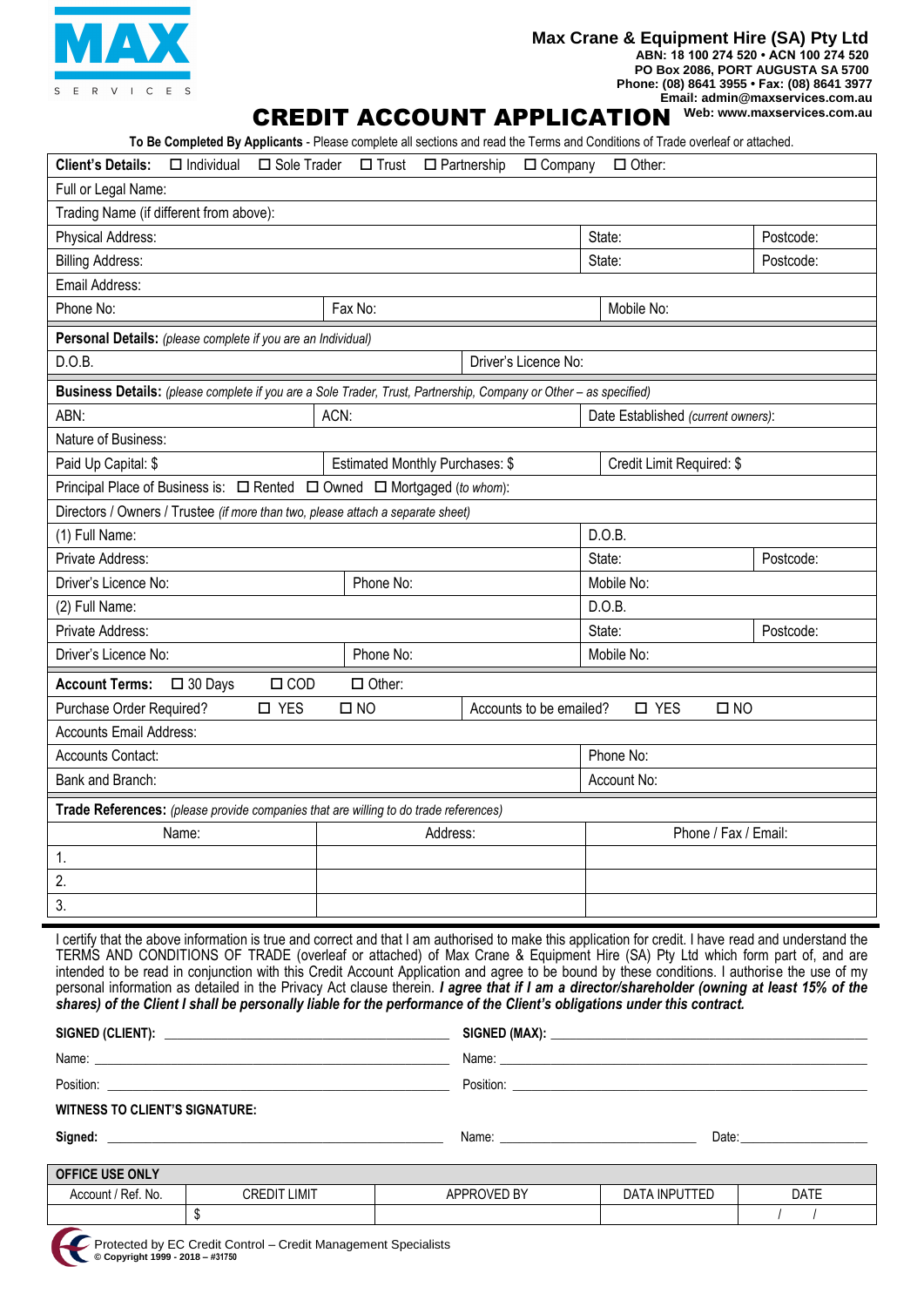## **Max Crane & Equipment Hire (SA) Pty Ltd - Terms and Conditions**

### $\frac{1}{1.1}$

- 
- 1. **Definitions**<br> **1.1 Contract** means the terms and conditions contained herein, together with any Special<br>
Conditions, quotable, Purchase Order, appendix, annexure, invoice or other document or<br>
amendments expressed to b 1.2
- 1.3 "Client" means the person's, entities or any person acting on behalt of and with<br>the authority of the Client requesting Max to provide the Services as specified in any<br>proposal, quotation, order, invoice or other documenta

- "Equipment" means all Equipment (including any accessories, machinery, tools and<br>associated items, manuals, log books and max vehicles as accompanies such Equipment)<br>supplied on hire by Max to the Client (and where the con
- 
- Client.<br>
1.5 Thinimum Hire Period" means the minimum Hire Period, as specified in this Contract, and<br>
calculated at the appropriate hourly rate by the Development as specified by Max prior<br>
to commencement of the Hire Per
- 
- Max and includes job details, Equipment and other details.<br>1.8 Purchase Order means any order in writing by or on behalf of the Client for the supply of<br>5. Services by Max and each schedule or document accompanying such Pu
- "We**t Hire**" means that the Equipment is supplied by Max with an operator (includes nggers)<br>dogmen, supervisors, drivers and any such other employee or agent of Max), who shall at<br>all times remain an employee or represent
- 
- 1.12 "Goods" means any cargo together with any container, packaging, or pallet(s) to be<br>handled, lifted and/or carried by Max for the Client.<br>1.13 "PPSA" means the Personal Property Secunties Act 2009 (Cth) as amended from
- time.<br> **The "PPSR"** means the Personal Property Securities Register established under the PPSA.<br> **The "Confidential Information"** means information of a confidential nature whether oral, written<br>
or in electronic form incl contracts, client information (including but not limited to, "**Personal Information**" such as:<br>name, address, D.O.B, occupation, driver's license details, electronic contact (email,<br>Facebook or Twitter details), medic

- information (where applicable), previous credit applications, credit history) and pricing<br>delails.<br>"Charges" means the cost of the hire (plus any GST where applicable) of the Equipment as<br>appear between Max and the Client
- 
- 1 In this Contract, unless this stated to the contrary or the context requires otherwise:<br>
(a) words in the singular stall include the plural (and vice versa), words importing one<br>
gender shall include every gender, a refe
	-
	-
	- (d) a reference to dollars (\$), is a reference to Australian currency; and<br>(e) this Contract is not to be interpreted against Max merely because they prepared this
	- Contract; and (f) the following order of precedence (in descending order) will be applied to resolve any
	-
	- confilie, ambiguity or discrepancy in this Contract:<br>
	(i) Terms and Conditions of Trade; and<br>
	(ii) Special conditions (if any); and<br>
	(iii) any schedules.<br>
	(g) any reference (other than in the calculation of consideration,
- 
- 3. Acceptance<br>3.1 The Client is taken to have exclusively accepted and is immediately bound, jointly and<br>5.2 The Client is taken to have endustrial cases an order for Equipment, or accepts Delivery.<br>3.2 This Contract const
- subject matter of this Contract. **3.3** In the event of any inconsistency between the terms and conditions of this Contract and any other prior document or schedule that the parties have entered into, the terms of this Contract shall prevail.
- 
- 3.4 Any amended in writing by the consent of conditions contained in this Contract may only be<br>amended in writing by the consent of both parties.<br>Simple special conditions (if any) set out by Max in any quotation, order or
- 
- -
	-
	- the Client to observe and perform the Client's covenants have been obtained and are in<br>full force and effect;<br>(c) no Default Event exists and no event has occurred or is continuing to occur which<br>constitutes or might, with
	- **(d)** to the best of the Client's knowledge, information and belief, no information supplied by the Client to Max in relation to this Contract contained any materials misstatement of
- fact or omitted to state a material fact.<br>None of the Equipment shall be sublet or cross-hired by the Client. The Client shall not<br>assign or transfer their interest in this Contract or part with possession of all or any po
- with held.<br>The Client irrevocably authorises Max, and each of the authorised officers of Max, to do on<br>the Microsoft of the Client sill such things as the Client shall at any time be obliged to do under or<br>by virtue of thi
- clause. 4. **Errors and Omissions**
- 4.1 The Client acknowledges and accepts that Max shall, without prejudice, accept no liability in<br>respect of any alleged or actual error(s) and/or omission(s):<br>a) resulting from an inadvertent mistake made by Max in the fo
- iadininistration of this Contract; and/or<br>(b) contained in/omitted from any literature (hard copy and/or electronic) supplied by Max<br>In the event such an error and/or omission occurs in accordance with dause 4.1, and is no
- attributable to the negligence and/or wilful misconduct of Max; the Client shall not be entitled to treat this Contract as repudiated nor render it invalid.
- **5. Change in Control** 5.1 The Client shall give Max not less than fourteen (14) days prior written notice of any proposed change of ownership of the Client and/or any other change in the Client's details<br>(including but not limited to, changes in the Client's name, address and contact phone or fax<br>number/s, change of trustees or busin
- 6. Charges and Payment<br>6.1 The Client shall pay the Charges to Max for the duration of the Hire Period, which (at Max's<br>(a) as indicated on invoices provided by Max to the Client in respect of Equipment supplied<br>(a) as ind
- 
- Con hire;<br>(b) Max's current Charges as at the date of Delivery, according to Max's current pricelist<br>fract (at es are subject to change upon written notice to the Client and shall take effect<br>from the date of notice. In th
- (c) calculated on a working day of eight (8) hours per day (from 7.00am to 3.30pm,<br>allowing a thirty (30) minute lunch break); or<br>(d) Max's quoted Charges (subject to clauses 6.2), which will be valid for the period stated
- 
- 
- (b) where Max is required to mobilise and demobilise Equipment when Max is required to transport the Equipment to and from Max's depot, unless otherwise agreed; or
- (c) where Equipment is used outside Max's standard working hours (as specified in clause 6.1(c) above) or on a weekend or public holiday. "**Excess**" is more than ten (10) hours
- 
- 
- 
- 
- 
- 
- per calendar day; or calendar day or calendar day of reactional changes for loading,<br>persistes and allowances as applicable to Max personnel pursuant to their terms of<br>engagement (including but not limited to, night shifts
- 
- rights and ownership in relation to the Equipment, and this Contract, shall continue.<br>6.9 Charges shall not be subject to any set-off or deduction for any reason whatsoever<br>(including for any sums owed or claimed to be owe
	- limiting the generality of the forgoing:<br>(a) by reason of non-working time howsoever caused, downtime due to normal wear and<br>tear (excepting if the Equipment is maintained as per manufacturer's specification)<br>during the Hi
	- such dispute must be detailed in writing and given to Max within seven (7) days of the<br>date of the invoice. If the Client shall fail to comply with this provision, any non-payment<br>of an invoice (in whole or in part) shall
- **7. Hire Period** 7.1 The Hire Period shall commence, and Charges shall be paid by the Client to Max, from the time the Equipment departs from Max's premises and will continue until (whichever last
	- occurs): (a) the termination of the Hire Period; or
- (b) the return of the Equipment to Max's premises in good operating condition, reasonable<br>
(c) the date which the Equipment is available for Recovery by Max, as notified by the<br>
Client (if such Recovery is agreed to by Max
	-
- N.3 Notwithstanding anything contained in this Contract to the contrary, Max reserves the right to take possession of the Equipment at any time and without notice to the Client when, in Nax's opinion, the Equipment is enda under or by virtue of this clause 7.3. Any action taken by either Max or the Client as set forth herein shall be without prejudice to any other rights or remedies that Max or Client may have respectively.<br>Extension of the Hire Period
- 8. Extension of the Hire Period, the Client agrees to give fair and reasonable written<br>
2. The control to the expiry of the Hire Period, the Client agrees to give fair and reasonable written<br>
notice to Max requesting an ex
- -
- 
- 
- equipment, materials and transportation expenses and other requirements are in<br>addition to the Charges.<br>(b) Client is responsible for the supply of all necessary craneage, labour and other<br>landling equipment to offload, as
- 
- the Site.<br>
2.3 In the went the Client is unable to accept Delivery and/or Recovery as arranged, or there<br>
are any delays due to free and clear access to the Site not being available, Max shall be<br>
entitled to charge all ad
- Max (including, but not limited to, any event outlined in clause 27.1, breakdown of plant, transport delays, accidents, or other labour difficulties, etc.). **10. Insurance**
- 10.1 The Client accepts full responsibility for the safekeeping of the Equipment and must effect insurance (and maintain any such insurance) with an insurer acceptable to Max in the name
- of Max and the Client for their respective rights and interests whilst the Equipement is at the Sile, or in transit between the Site and Max's premises in respect of the following:<br>(a) the full replacement value of the Equ
	-
	-
- 
- 10.3 Without limiting the generatity of sub-clause 18.2(g), and if Max requests, the Client will expend all money received by it under the policy in respect to damage to the Equipment in restoring or replacing the Equipmen
- **11. Risk** 11.1 The Client shall assume all risks and liabilities for and in respect of the Equipment and for
- injuries to or death of persons and damage to property howscover arising from the possession, use, maintenance, repair or storage of the Equipment.<br>11.2 The Client shall be solely responsible for any loss or damage to the
- - (b) the Client has, prior to signing this Contract, examined the Equipment and satisfied<br>themselves as to its compliance with the specifications and validity of the warranties of<br>the manufacturer or supplier;<br>(c) once sati
	-
- 
- That The Client shall disclose to Max the nature of the Goods to be handled, lifted and/or carried.<br>
11.4 The Client shall disclose to Max the nature of the Goods to be handled, lifted and/or carried.<br>
If Max deems the Goo cover or be responsible with regard to any work cover requirements (including, but not limited to, compliancy under any relevant legislation or policy, etc.).

Page **1** of **2** PLEASE NOTE: a larger print version of the Terms and Conditions is available from Max on request. © Copyright – EC Credit Control 1999 - 2018-#31750

- **12. Title**<br>12.1 The Equipment is and will at all times remain the absolute property of Max, and the Client<br>12.1 must return the Equipment to Max upon request to do so.
- T2.2 The Client must must not attempt to, assign, mortgage, pledge, sell, charge, please encumber, sublet, part with possession of, grant any lien, license or other encumbrance over, or otherwise dispose of or deal with, o
- Equipment free from any distress, execution or other legal process.<br>12.3 Nothing contained in this Contract renders on the Client any right or property or interest in<br>12.4 The Client must notify all persons who come in con
- who have an interest in the Services being undertaken, of the existence on the restriction on<br>the creation of liens, or similar interests, whether by way of pledge or otherwise, in or over<br>the Equipment, and will notify an
- 13. Condition of Equipment and Inspections<br>
The Equipment will be inspected by a representative of each party to establish the general<br>
condition thereof and a statement of condition of the Equipment will be inspected<br>
(a)
- 
- 

**17. Wet Hire** 17.1 The Client shall:

property

- 14. Compliance with Laws<br>14. The Client and Max shall comply with the provisions of all statutes, regulations and bylaws<br>14.1 The Client and Max shall comply with the provisions of all may be applicable to the Services<br>inc agrees to indemnify Max against all claims arising from health issues related to exposure to asbestos on site.
- 14.2 The Client shall obtain (at the expense of the Client) all licenses and approvals or notices<br>
including local Government approvals) that may be required in relation to use or transpor (including local Government approvals) that may be required in relation to use or transport<br>of the hire Equipment.<br>15.1 **Personal Property Securities Act 2009 ("PPSA")**<br>5.1 In this clause financing statement, financing cha

(i) register a financing statement or financing change statement in relation to a resountly interest on the Personal Property Securities Register.<br>
(iii) register any other document required to be registered by the PPSA;

15.7 Unless otherwise agreed to in writing by Max, the Client waives their right to receive a<br>verification statement in accordance with section 157 of the PPSA.<br>15.8 The Client must unconditionally ratify any acids then b

title and interest (whether joint or several) in any land, realty or other assets capable of being charged, owned by the Client either now or in the future, to secure the performance by the Client either disters and condit

clause.<br>The Client irrevocably appoints Max and each director of Max as the Client's true and lawful<br>attorney/s to perform all necessary acts to give effect to the provisions of this clause 16<br>including, but not limited to

(a) be responsible for:<br>(i) ensuring Max has clear and free access and egress to the Site;<br>(ii) ensuring that the ground (and access) at the Site is firm and stable, with adequate<br>compaction to support the Equipment under including ensuring any footpaths, curbs and channels are suitably planked;<br>(iii) ensuring that the Site (or access thereto) does not have excessive slope;<br>(iv) ensuring that adequate lighting is provided during the provisi

(vi) ensuring that a maximum clearance of three and a half metres (3.5m) is allowed in<br>respect of overhead obstacles, tress or power lines;<br>(vii) enotifying Max of the location of any underground services on Site; and<br>(vii (b) provide amenities and first aid services to Max's employees in compliance with all applicable health and safety legislation in operation in the state where the services are

undertaken;<br>(c) should it be necessary for the Equipment to be towed in, or out of the Site, then the<br>Client shall be responsible for all damage and/or salvage costs involving the<br>Equipment, and said costs shall be in addi

inanding thereof;<br>iii) the Client shall be responsible for all extra cost and risk incurred by Max, and for<br>any and all damage sustained, by reliance on the declared weight if the weight<br>adverse is found to be incorrect.<br>(

direction or control shall:<br>
(i) take active steps including review of operating manuals to ensure they are familiar<br>
(ii) take active steps including review of operating parameters of the Equipment;<br>
(iii) maintain daily

(v) operate the Equipment to a standard of skill, knowledge and competence of an experience and professional operator of the assigned tasks in compliance with all

17.3 Max researces the right and under the influence of drugs or alcohol;<br>
(iv) be fit for duty and not under the influence of drugs or alcohol;<br>
17.3 Max researces the right Mot to enter the Stile if Max believes it unse

18.1 If the Client requires the Equipment to be delivered, installed and/or recovered from the<br>Site, then the Client shall notify Max in writing, and pay in addition to the Charges all freight,<br>the Site, if applicable.<br>the

the Site, if applicable.<br>18.2 The Client shall:

17.2 Max shall: (a) be responsible for ensuring their employees, contractors and persons working under its